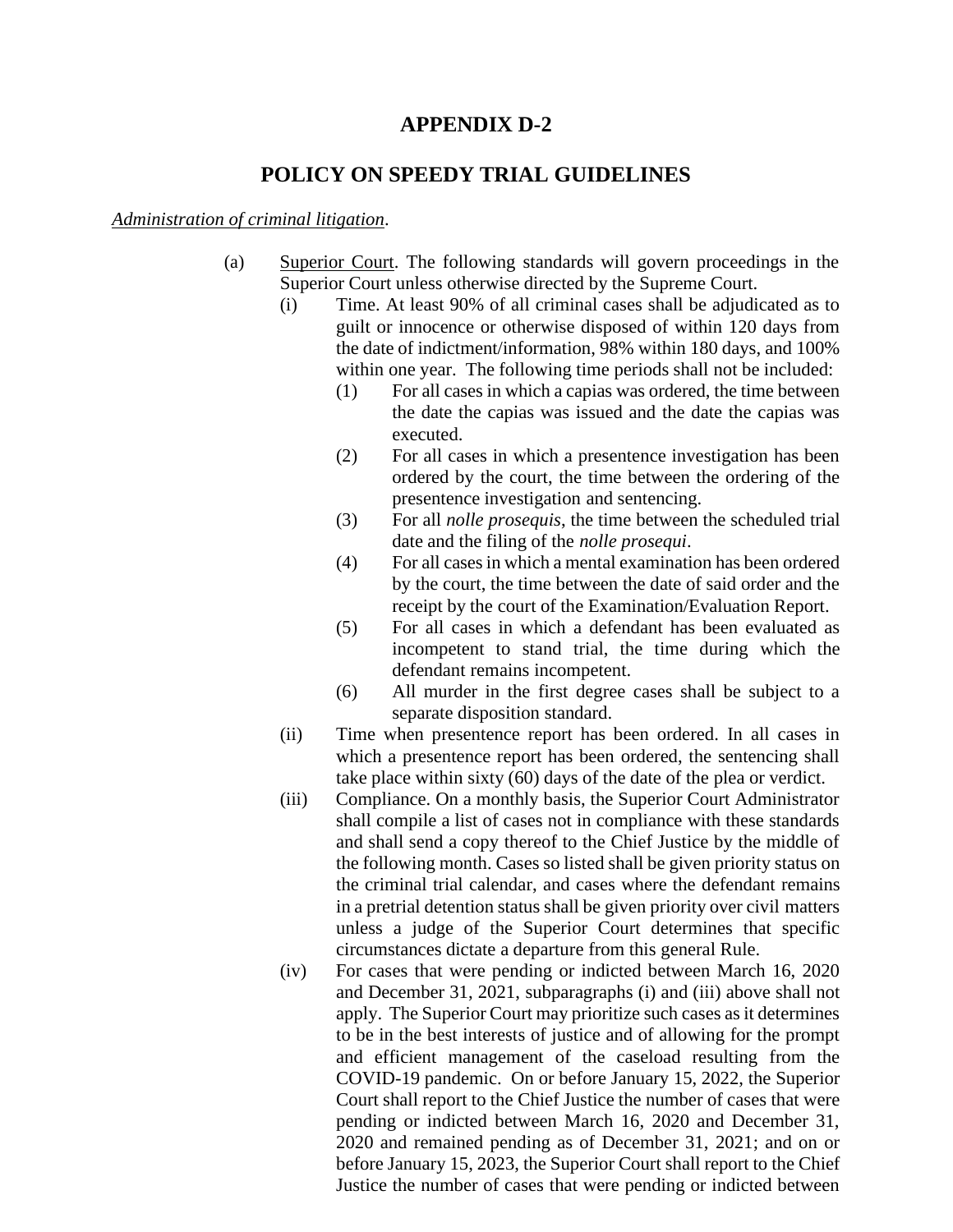March 16, 2020 and December 31, 2021 and remained pending as of December 31, 2022.

(b) Family Court. The following standards will govern proceedings in the Family Court unless otherwise directed by the Supreme Court.

> (i) Time. 90% of all adult and juvenile criminal or delinquency cases shall be adjudicated as to guilt or innocence or otherwise disposed of within 45 days after the filing of the information and 100% within 90 days after the filing of the information. The following time periods shall not be included:

- (1) For all cases in which a capias was ordered, the time between the date the capias was issued and the date the capias was executed.
- (2) For all cases in which a presentence investigation has been ordered by the court, the time between the ordering of the presentence investigation and sentencing.
- (3) For all *nolle prosequis*, the time between the scheduled trial date and the filing of the *nolle prosequi*.
- (4) For all casesin which a mental examination has been ordered by the court, the time between the date of said order and the receipt by the court of the Examination/Evaluation Report.
- (5) For all cases in which a defendant has been evaluated as incompetent to stand trial, the time during which the defendant remains incompetent.
- (ii) Time when presentence report has been ordered. In all cases in which a presentence report has been ordered, the sentencing shall take place within sixty (60) days of the date of the plea or verdict for non-incarcerated juveniles and adults and within thirty (30) days for incarcerated juveniles and adults.
- (iii) Compliance. On a monthly basis, the Family Court Administrator shall compile a list of cases not in compliance with these standards and shall send a copy thereof to the Chief Justice by the middle of the following month. Cases so listed shall be given priority status over all other civil matters unless a judge of the Family Court determines that specific circumstances dictate a departure from this general Rule.
- (iv) For cases that were pending or for which an information was filed between March 16, 2020 and December 31, 2021, subparagraphs (i) and (iii) above shall not apply. The Family Court may prioritize such cases as it determines to be in the best interests of justice and of allowing for the prompt and efficient management of the caseload resulting from the COVID-19 pandemic. On or before January 15, 2022, the Family Court shall report to the Chief Justice the number of cases that were pending or for which an information was filed between March 16, 2020 and December 31, 2020 and remained pending as of December 31, 2021; and on or before January 15, 2023, the Family Court shall report to the Chief Justice the number of cases that were pending or for which an information was filed between March 16, 2020 and December 31, 2021 and remained pending as of December 31, 2022.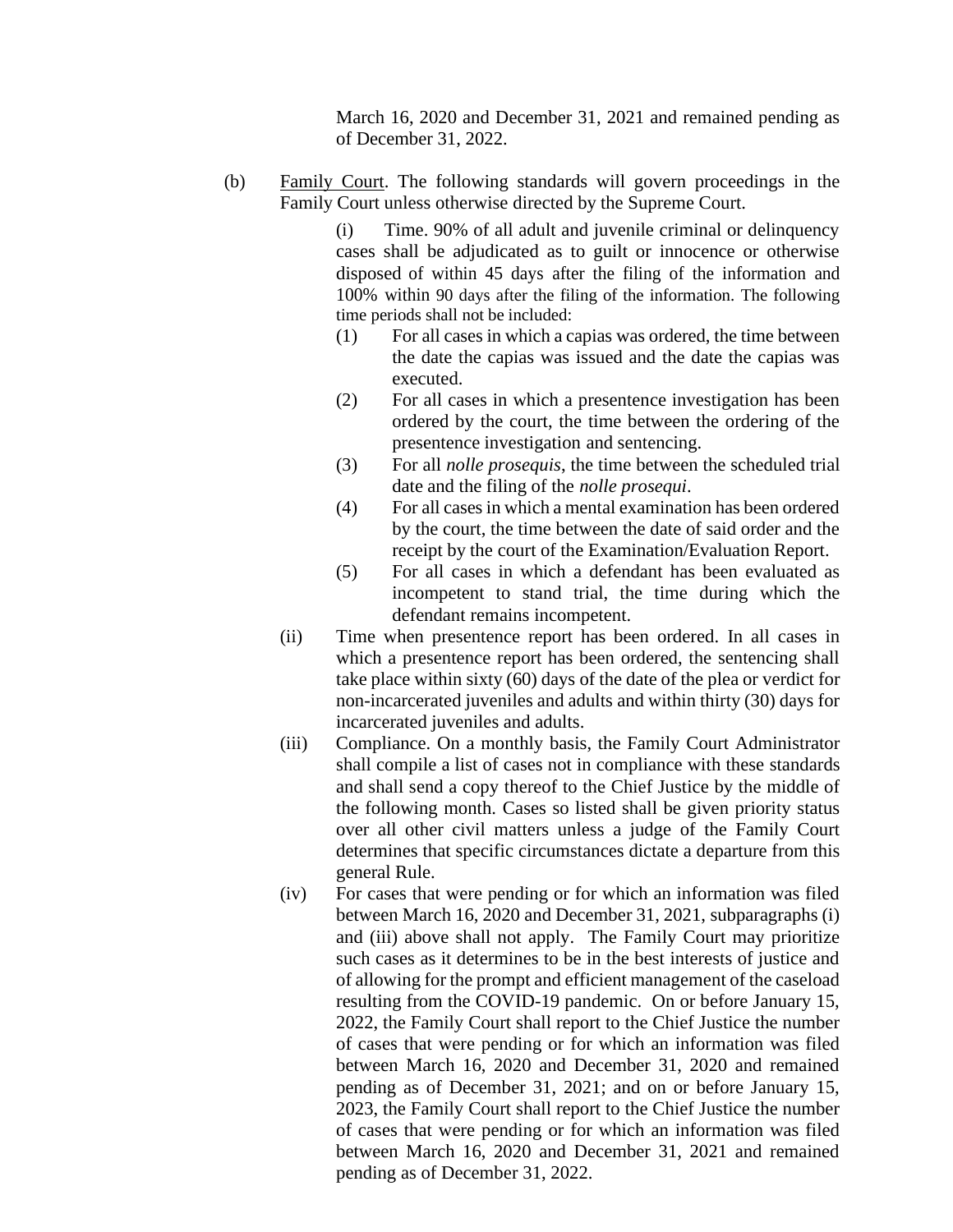- (c) Court of Common Pleas. The following standards will govern proceedings in the Court of Common Pleas unless otherwise directed by the Supreme Court.
	- (i) Time. All criminal cases except those involving alleged violations of 21 *Del. C.* § 4177 shall be adjudicated as to guilt or innocence or otherwise disposed of within 90 days from the date of filing of the information. Casesinvolving alleged violations of 21 *Del. C.* § 4177 with non-incarcerated defendants shall be adjudicated as to guilt or innocence or otherwise disposed of within 150 days from the date of filing of the information. Cases for defendants detained as a result of an alleged violation of 21 *Del. C.* § 4177 should be adjudicated as to guilt or innocence or otherwise disposed of within 90 days from the date of filing of the information. The following time periods shall not be included:
		- (1) For all cases in which a capias was ordered, the time between the date the capias was issued and the date the capias was executed.
		- (2) For all cases in which a presentence investigation has been ordered by the court, the time between the ordering of the presentence investigation and sentencing.
		- (3) For all *nolle prosequis*, the time between the scheduled trial date and the filing of the *nolle prosequi*.
		- (4) For all casesin which a mental examination has been ordered by the court, the time between the date of said order and the receipt by the court of the Examination/Evaluation Report.
		- (5) For all cases in which a defendant has been evaluated as incompetent to stand trial, the time during which the defendant remains incompetent.
	- (ii) Time when presentence report has been ordered. In all cases in which a presentence report has been ordered, the sentencing shall take place within thirty (30) days of the date of the plea or verdict.
	- (iii) Compliance. On a monthly basis, the Court of Common Pleas Administrator shall compile a list of cases not in compliance with these standards and shall send a copy thereof to the Chief Justice by the middle of the following month. Cases so listed shall be given priority status on the criminal trial calendar, and cases where the defendant remains in pretrial detention status shall be given priority over all civil matters unless a judge of the Court of Common Pleas determines that specific circumstances dictate a departure from this general Rule.
	- (iv) For cases that were pending or for which an information was filed between March 16, 2020 and December 31, 2021, subparagraphs (i) and (iii) above shall not apply. The Court of Common Pleas may prioritize such cases as it determines to be in the best interests of justice and of allowing for the prompt and efficient management of the caseload resulting from the COVID-19 pandemic. On or before January 15, 2022, the Court of Common Pleas shall report to the Chief Justice the number of cases that were pending or for which an information was filed between March 16, 2020 and December 31, 2020 and remained pending as of December 31, 2021; and on or before January 15, 2023, the Court of Common Pleas shall report to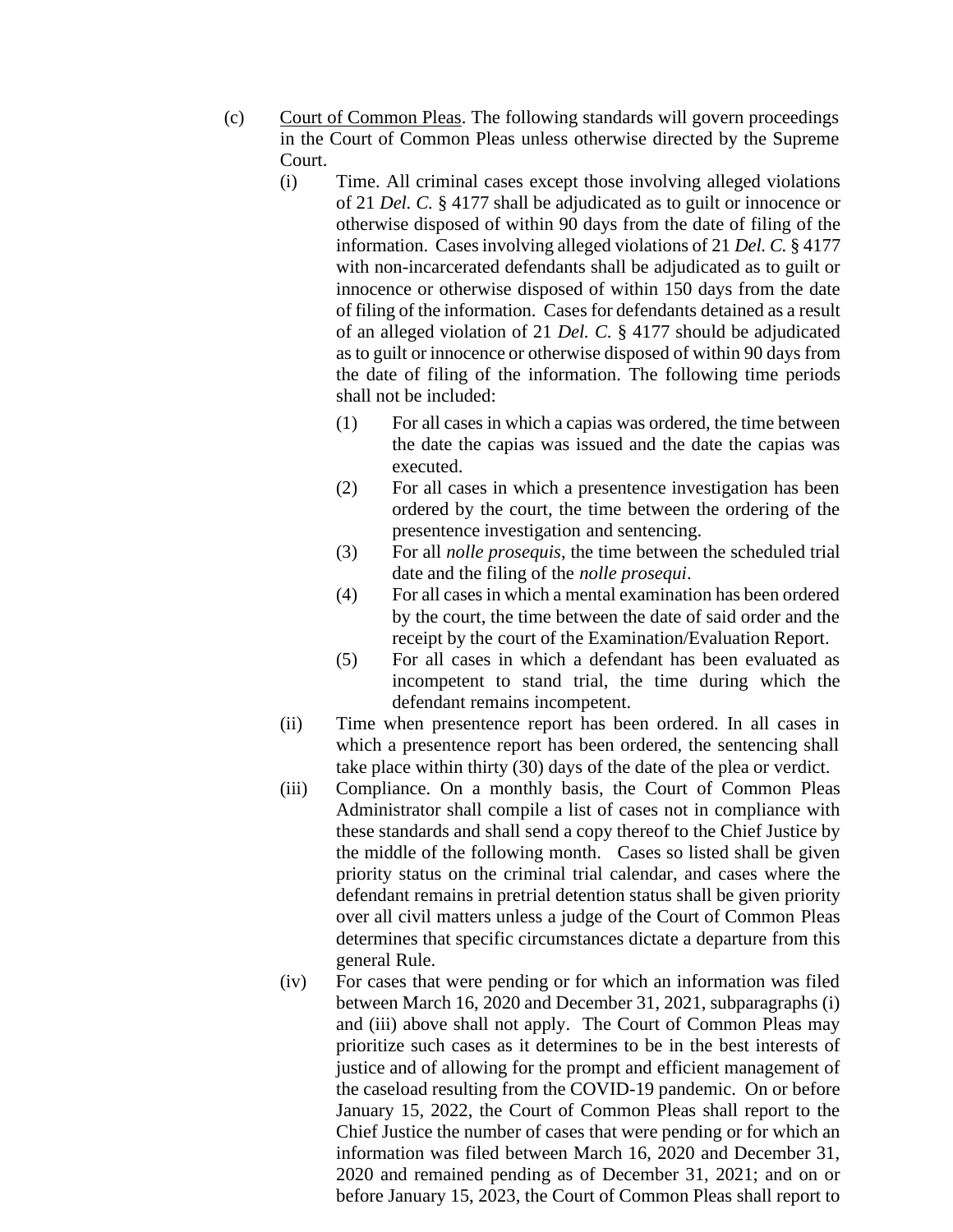the Chief Justice the number of cases that were pending or for which an information was filed between March 16, 2020 and December 31, 2021 and remained pending as of December 31, 2022.

- (d) Justice of the Peace Court. The following standards will govern proceedings in the Justice of the Peace Court unless otherwise directed by the Supreme Court.
	- (i) Time. All criminal cases shall be adjudicated asto guilt or innocence or otherwise disposed of within 90 days from the date of filing of the information. The following time periods shall not be included:
		- (1) For all cases in which a capias was ordered, the time between the date the capias was issued and the date the capias was executed.
		- (2) For all cases in which a presentence investigation has been ordered by the court, the time between the ordering of the presentence investigation and sentencing.
		- (3) For all *nolle prosequis*, the time between the scheduled trial date and the filing of the *nolle prosequi*.
		- (4) For all casesin which a mental examination has been ordered by the court, the time between the date of said order and the receipt by the court of the Examination/Evaluation Report.
		- (5) For all cases in which a defendant has been evaluated as incompetent to stand trial, the time during which the defendant remains incompetent.
	- (ii) Time when presentence report has been ordered. In all cases in which a presentence report has been ordered, the sentencing shall take place within thirty (30) days of the date of the plea or verdict.
	- (iii) Compliance. On a monthly basis, the Justice of the Peace Court Administrator shall compile a list of cases not in compliance with these standards and shall send a copy thereof to the Chief Justice by the middle of the following month. Cases so listed shall be given priority status on the criminal trial calendar, and cases where the defendant remains in pretrial detention status shall be given priority over all civil matters unless a judge of the Court of CommonPleas determines that specific circumstances dictate a departure from this general Rule.
	- (iv) For cases that were pending or for which an information was filed between March 16, 2020 and December 31, 2021, subparagraphs (i) and (iii) above shall not apply. The Justice of the Peace Court may prioritize such cases as it determines to be in the best interests of justice and of allowing for the prompt and efficient management of the caseload resulting from the COVID-19 pandemic. On or before January 15, 2022, the Justice of the Peace Court shall report to the Chief Justice the number of cases that were pending or for which an information was filed between March 16, 2020 and December 31, 2020 and remained pending as of December 31, 2021; and on or before January 15, 2023, the Justice of the Peace Court shall report to the Chief Justice the number of cases that were pending or for which an information was filed between March 16, 2020 and December 31, 2021 and remained pending as of December 31, 2022.